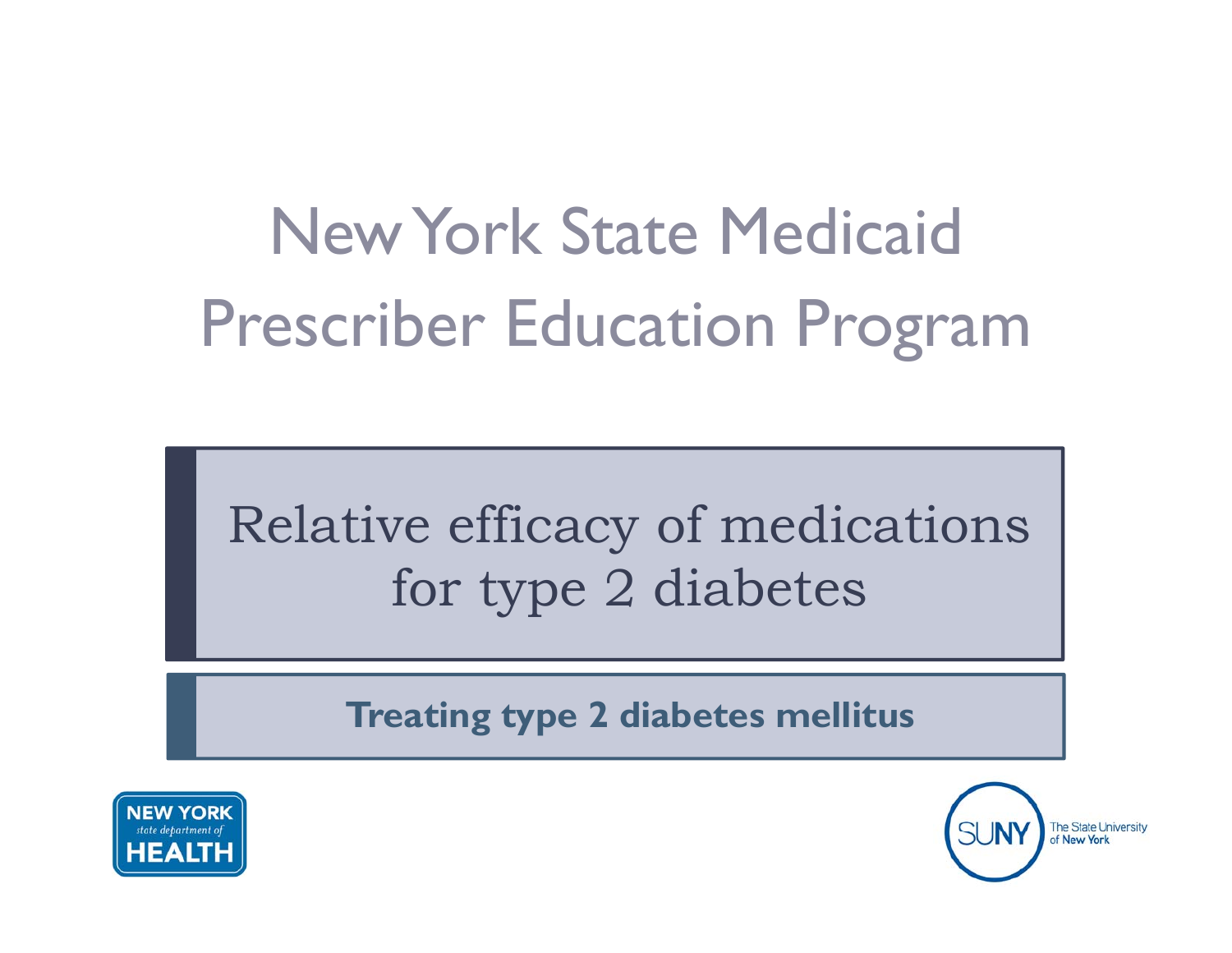#### Key messages

- 1) Metformin should be used as a first-line medication in almost every patient with type 2 diabetes**.**
- **2) DPP-4 inhibitors and GLP-1 agonists should not be used first-line in patients with type 2 diabetes because metformin, sulfonylureas, and insulin are more efficacious**.
- 3) HbA1C goals should be individualized for each patient with type 2 diabetes: less than 7% for most patients and less than 8% for specific high-risk subgroups.
- 4) Patients with type 2 diabetes should have an HbA1C test every three to six months.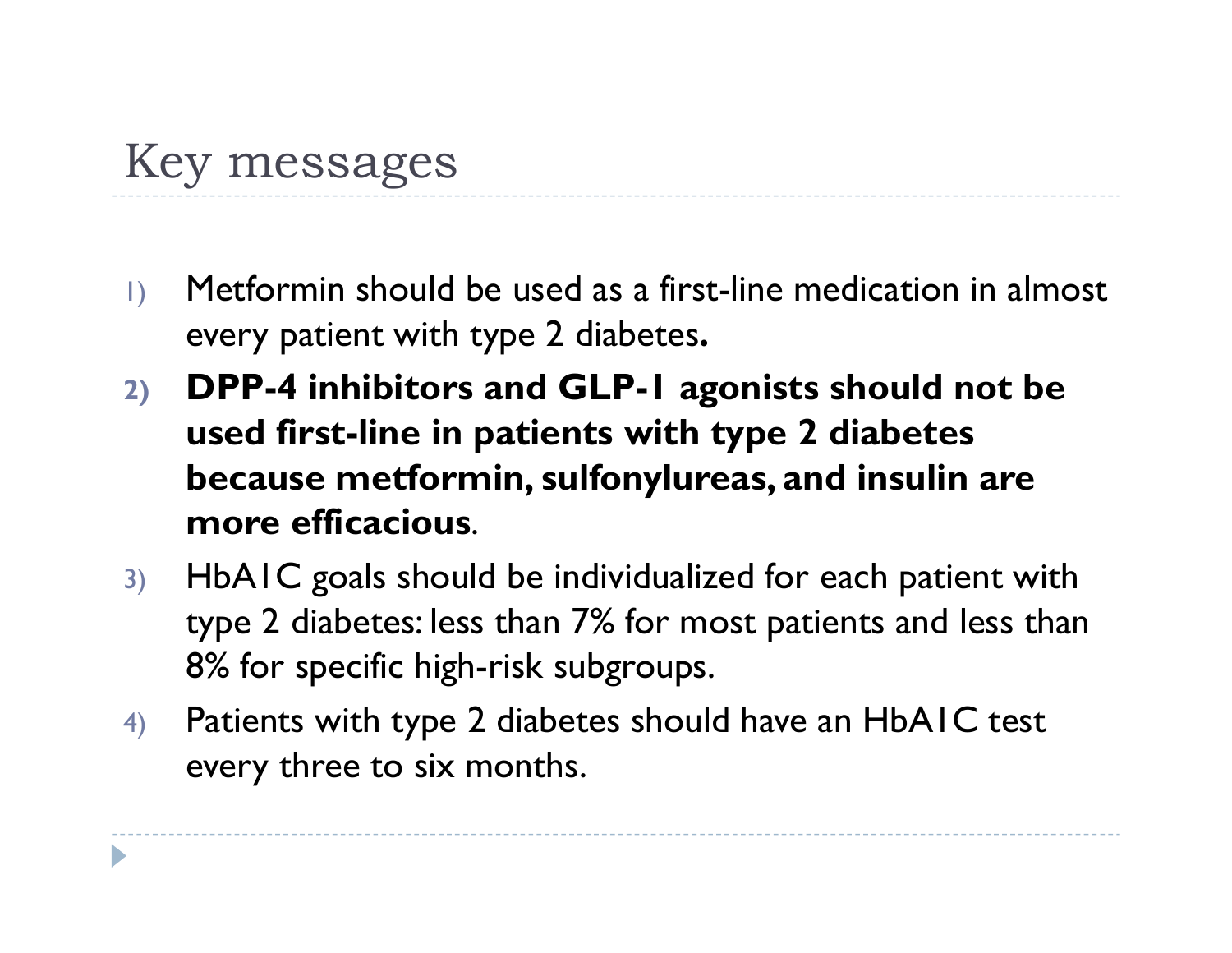#### Risk reduction of diabetes -related endpoints

#### UKPDS 35

 $\blacktriangleright$  Objective: Collect long-term data on  $\mathsf{HbA}_{\mathsf{IC}}$  reduction with **sulfonylureas** and **insulin** (10-year follow-up)



Stratton IM, Adler AI, Neil HA, et al. Association of glycaemia with macrovascular and microvascular complications of type 2 diabetes (UKPDS 35): prospective observational study. *BMJ.* Aug 12 2000;321(7258):405-12.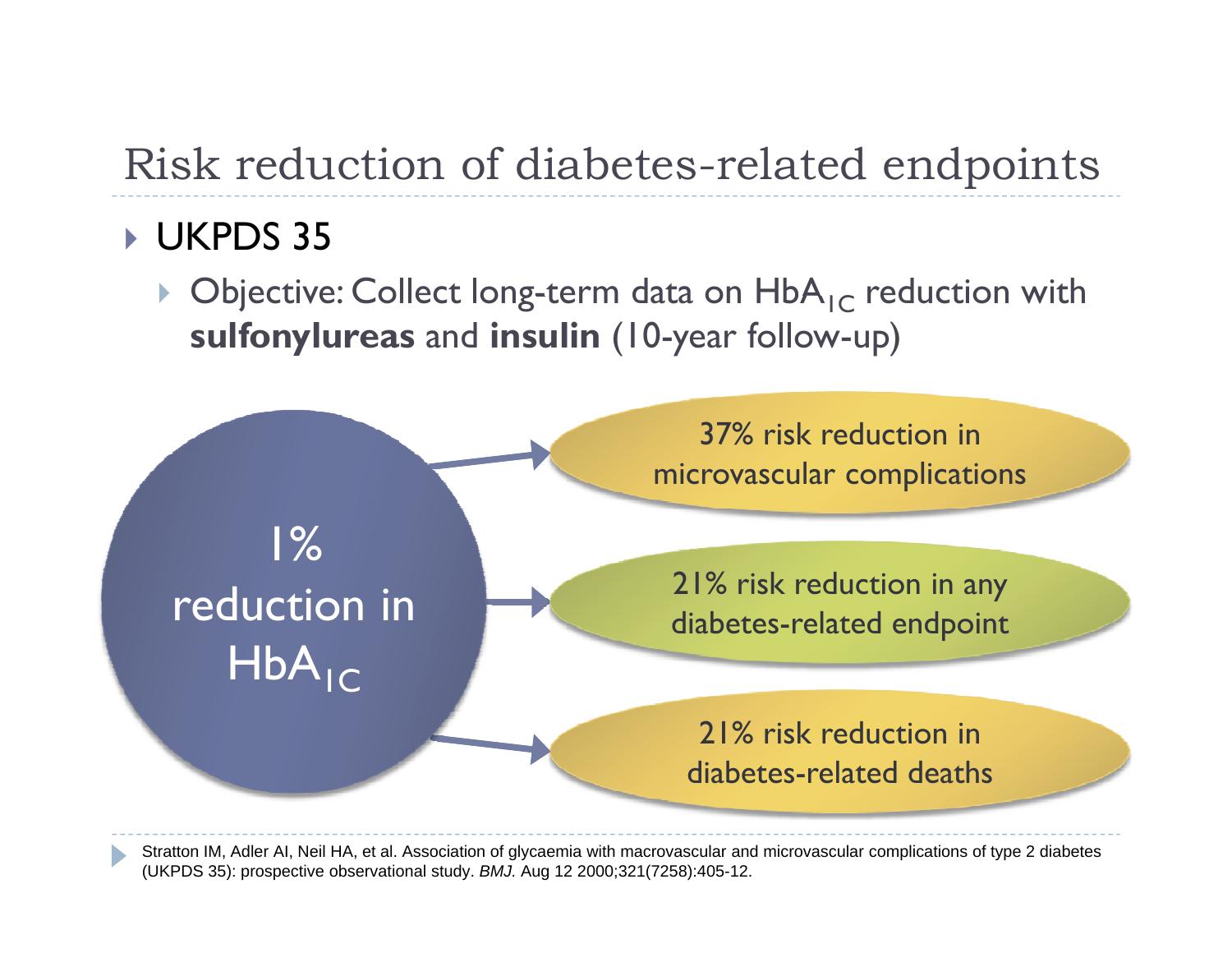#### Metformin can lower A1C about 1 -2%

| <b>Study</b>             | <b>Results</b>                                                                                                                                                         |
|--------------------------|------------------------------------------------------------------------------------------------------------------------------------------------------------------------|
| Nathan DM et al.<br>2009 | Metformin monotherapy will $\sqrt{}$ AIC levels by ~1.5%.<br>Expected range with monotherapy is 1-2%                                                                   |
| DeFronzo RA<br>1995      | Efficacy of metformin alone was similar to that of SU alone.<br>Metformin is equally effective when used in combination<br>with SU. Average AIC $\sqrt{\ }$ ~ 1.3-1.7% |
| Garber A et al.<br>1997  | Metformin lowered AIC generally in a dose-related manner.<br>The decrease ranged from <b>0.6% to 2%</b> respectively at<br>dosages of 500 to 2,000 mg daily.           |
| Bailey CJ et al.<br>1996 | Efficacy of metformin in obese and non-obese patients in<br>type 2 diabetes is similar to that achieved with a<br>sulfonylurea.                                        |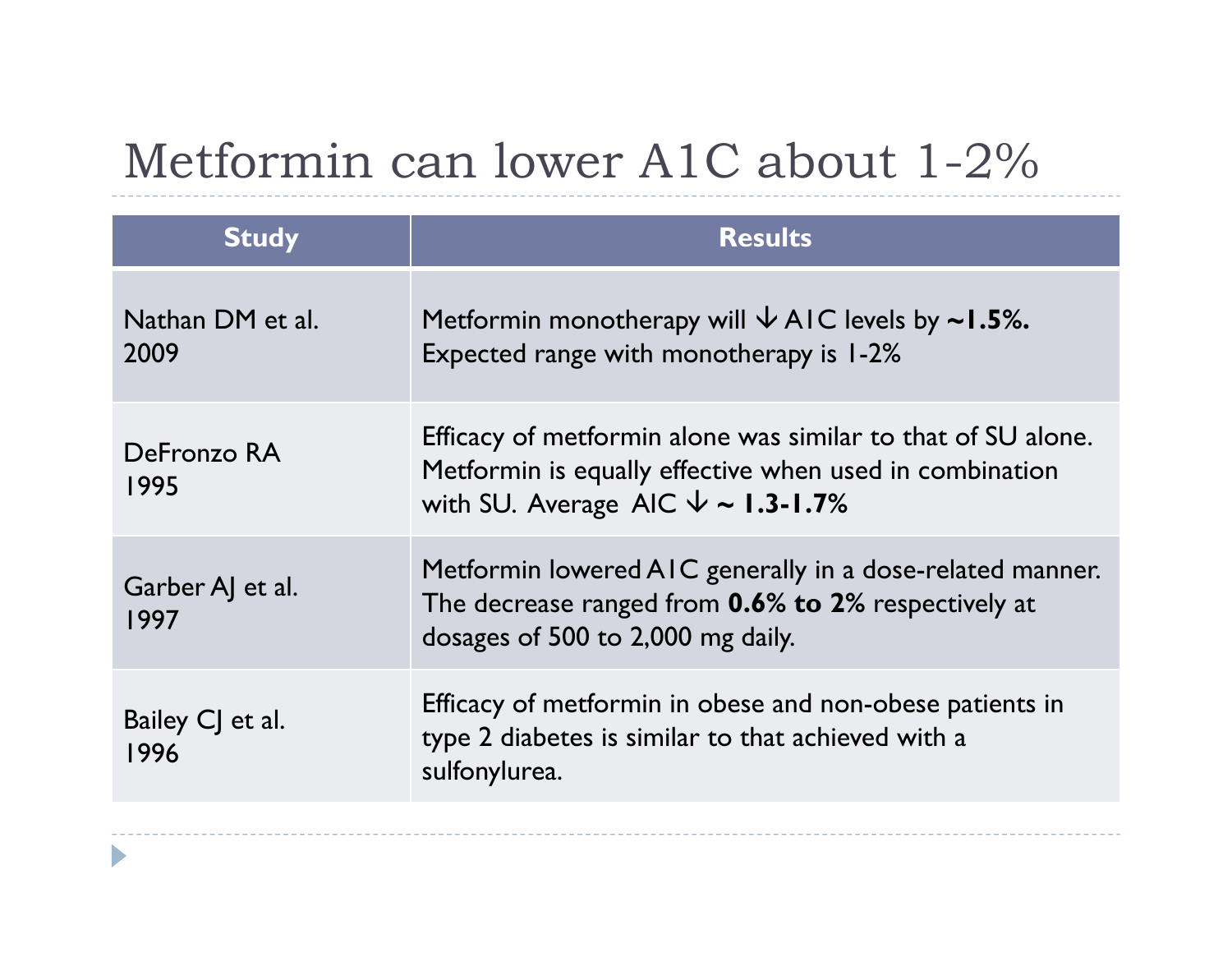#### Sulfonylureas can lower A1C about 1 -2%

| <b>Study</b>             | <b>Results</b>                                                                                                                                     |
|--------------------------|----------------------------------------------------------------------------------------------------------------------------------------------------|
| Nathan DM et al.<br>2009 | Efficacy of SU is similar to metformin; lowers AIC by $\sim$ 1.5%                                                                                  |
| Turner RC et al.<br>1998 | UKPDS: AIC over 10yrs of treatment similar among<br><b>SUs</b> (chlorpropamide, glyburide) and insulin                                             |
| Scholz GH et al.<br>2001 | Glimepiride associated with a 1.8% reduction in AIC in<br>newly-treated patients, <b>1.3%</b> reduction among those<br>switched from another agent |
| DeFronzo RA<br>1999      | Sulfonylureas reduce AIC by 1.5%-2%                                                                                                                |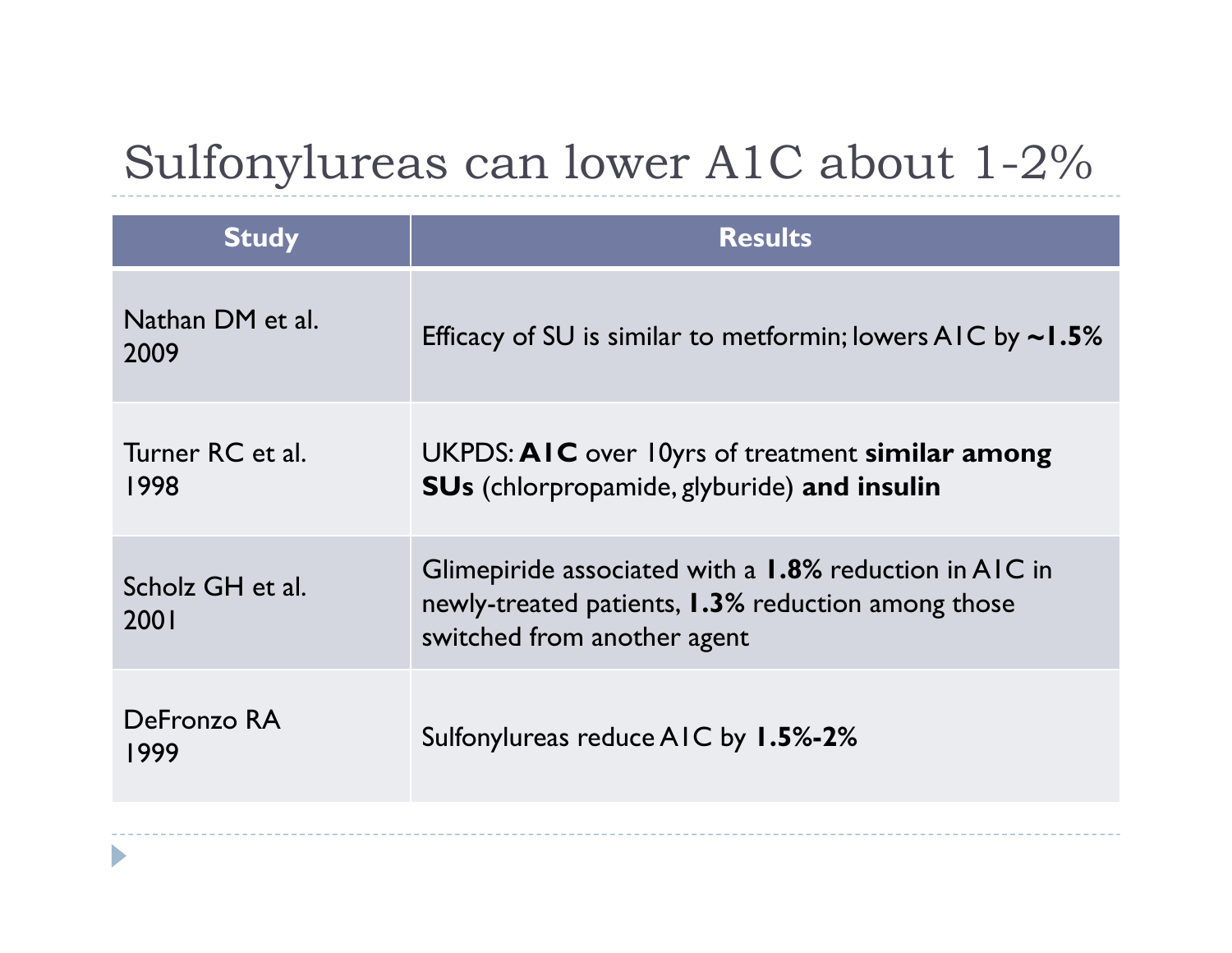#### Sulfonylureas can lower A1C about 1 -2%

| Effect                                                                                                                                              | Sulfonylureas and<br>Repaglinide                                                           | <b>Metformin</b>                                                                                                       | Troglitazone                                                                                         | Acarbose                                                                                        |
|-----------------------------------------------------------------------------------------------------------------------------------------------------|--------------------------------------------------------------------------------------------|------------------------------------------------------------------------------------------------------------------------|------------------------------------------------------------------------------------------------------|-------------------------------------------------------------------------------------------------|
| Mechanism of action                                                                                                                                 | Increase in insulin<br>secretion                                                           | Decrease in hepatic glucose<br>production; increase in<br>muscle insulin sensitivity                                   | Decrease in hepatic glucose<br>production; increase in<br>muscle insulin sensitivity                 | Decrease in GI absorption                                                                       |
| Decrease in FPG level,<br>mmol/L (mg/dL)<br>Decrease in hemoglobin A <sub>Ic</sub>                                                                  | $3.3 - 3.9(60 - 70)$                                                                       | $3.3 - 3.9(60 - 70)$                                                                                                   | $1.9 - 2.2(35 - 40)$                                                                                 | $1.1 - 1.67(20 - 30)$                                                                           |
| value, percentage points<br>Triglyceride level<br>HDL cholesterol level<br>LDL cholesterol level<br>Body weight<br>Plasma insulin<br>Adverse events | $1.5 - 2.0$<br>No effect<br>No effect<br>No effect<br>Increase<br>Increase<br>Hypoglycemia | $1.5 - 2.0$<br>Decrease<br>Slight increase<br>Decrease<br>Decrease<br>Decrease<br>GI disturbances, lactic<br>acidosist | $1.0 - 1.2$<br>Decrease<br>Increase<br>Increase<br>Increase<br>Decrease<br>Anemia, hepatic toxicity# | $0.7 - 1.0$<br>No effect<br>No effect<br>No effect<br>No effect<br>No effect<br>GI disturbances |

#### Table 1. Comparison of Sulfonylureas, Repaglinide, Metformin, Troglitazone, and Acarbose When Used as Monotherapy\*

\* FPG = fasting plasma glucose, GI = gastrointestinal; HDL = high-density lipoprotein; LDL = low-density lipoprotein.

† Incidence of 0.03 cases per 1000 patient-years (rare).

 $\blacktriangleright$ 

# Severe, idiosyncratic, sometimes irreversible hepatic failure has been reported with troglitazone, but the precise incidence is unknown. Elevated liver enzyme levels occur in about 2% of patients.

DeFronzo RA. Pharmacologic therapy for type 2 diabetes mellitus. Ann Intern Med 1999;131:281-303.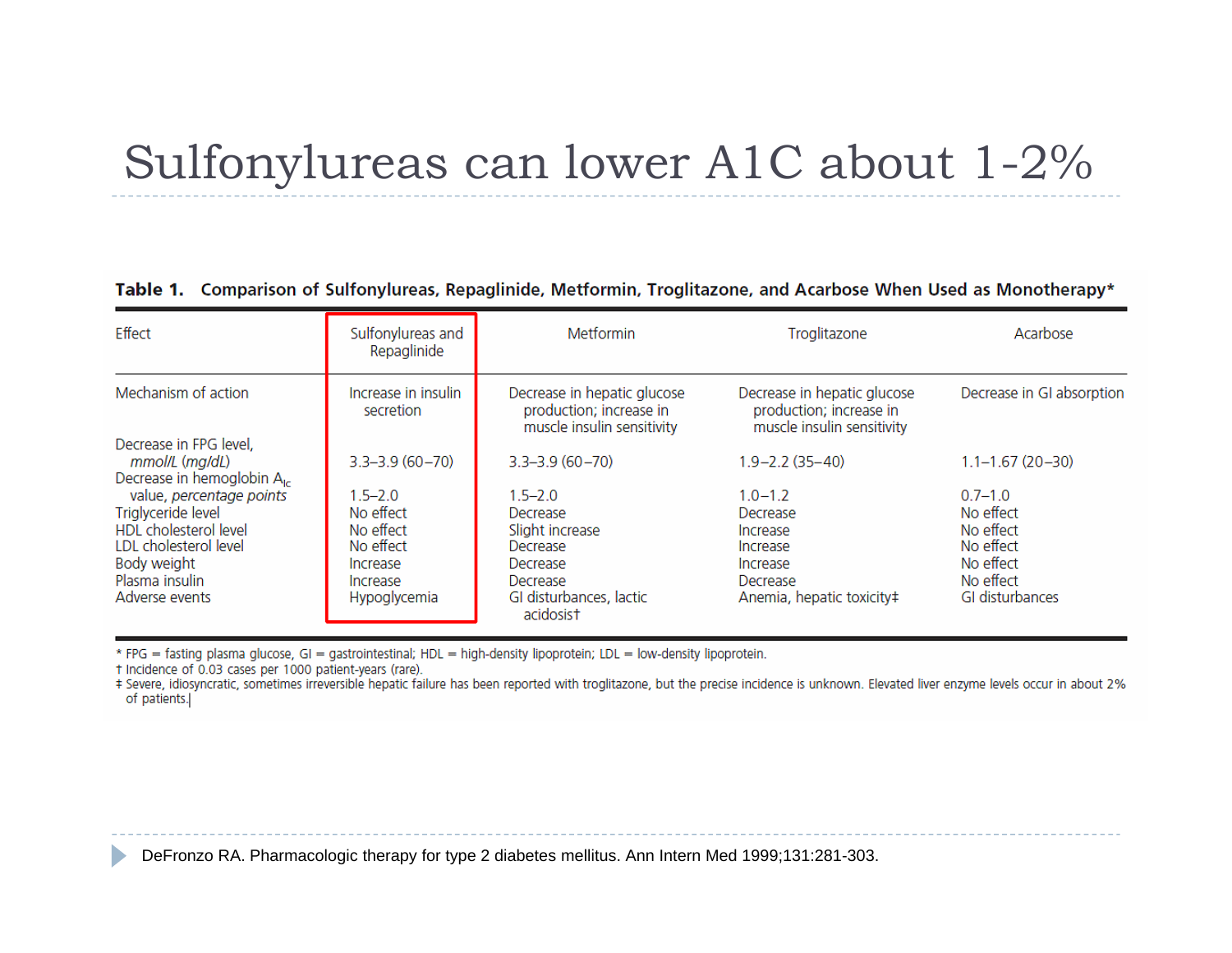### Insulin can lower A1C >1.5 %

| <b>Study</b>             | <b>Results</b>                                                                                                                                                                   |
|--------------------------|----------------------------------------------------------------------------------------------------------------------------------------------------------------------------------|
| DeFronzo RA              | Insulin use in academic research settings can <b>decrease</b>                                                                                                                    |
| 1999                     | AIC by $\sim$ 2%                                                                                                                                                                 |
| Nathan DM et al.         | Most effective antidiabetic agent; can decrease any AIC to                                                                                                                       |
| 2009                     | target with <b>no maximum dose</b> ceiling effect                                                                                                                                |
| Fonseca V et al.<br>2011 | Adding insulin glargine to metformin monotherapy resulted in a<br>2% decrease in AIC versus 1.7% reduction when added to<br>SU monotherapy or metformin + SU combination therapy |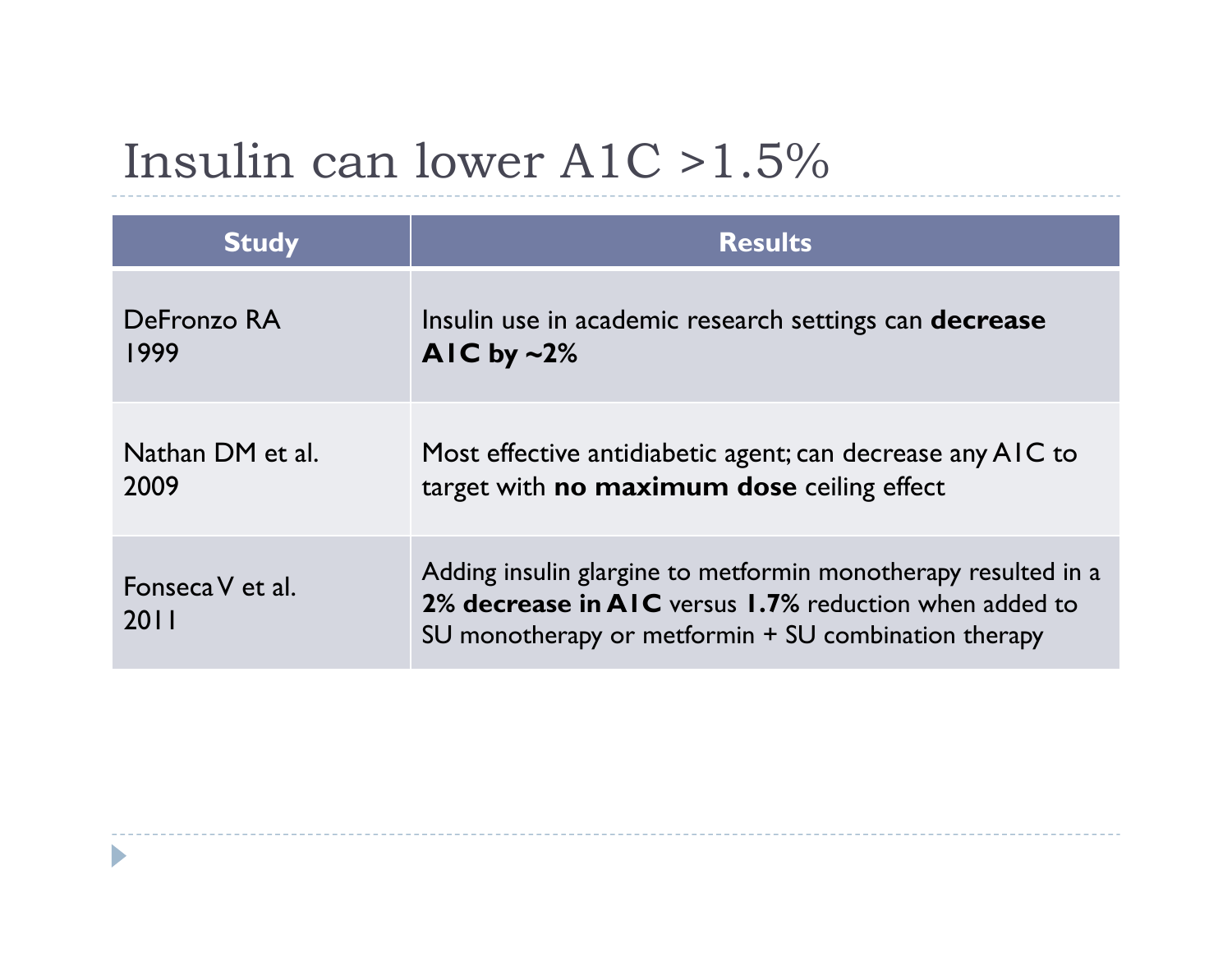### GLP-1 agonists can lower A1C 0.5-1%

| <b>Study</b>              | <b>Results</b>                                         |
|---------------------------|--------------------------------------------------------|
| Nathan DM et al.          | Exenatide may reduce AIC by 0.5-1%. Published prior to |
| 2009                      | approval of liraglutide (2010)                         |
| Kendall DM et al.<br>2005 | Exenatide can reduce AIC by <b>0.6 to 0.8%</b>         |
| Visboll T et al.          | Liraglutide can reduce $AIC$ by 0.98 to 1.45% after 14 |
| 2007                      | weeks of treatment when compared to placebo.           |

GLP-1 agonists include exenatide (Byetta®) and liraglutide (Victoza®)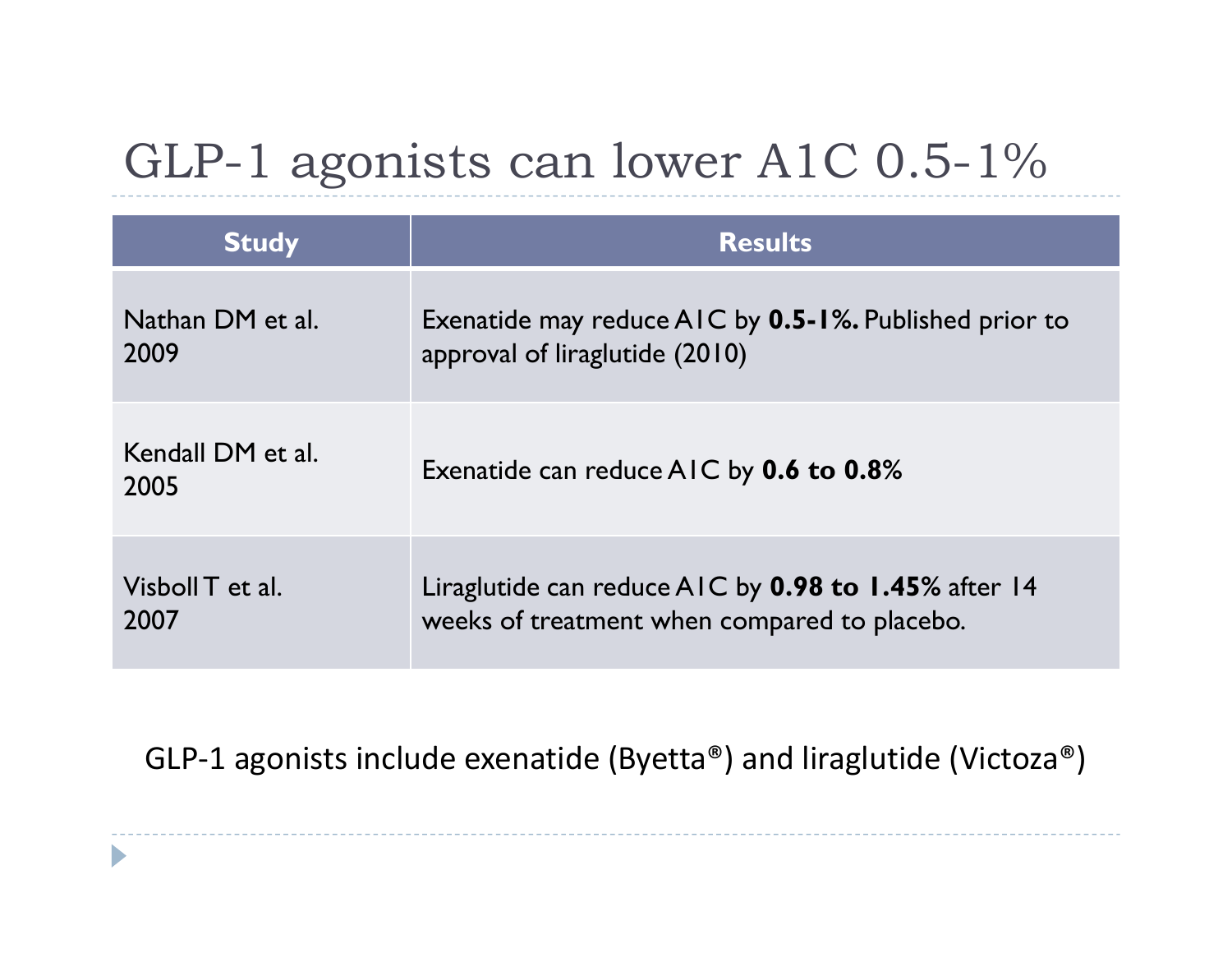#### DPP-4 inhibitors can lower A1C 0.5-1%

#### **TABLE 1**

#### A1c Change Results from Randomized Controlled Trials<sup>a</sup> of Sitagliptin and Saxagliptin in Adult Patients with Type 2 Diabetes

|                                  |                                                                                           |                |              |          | Mean Baseline Alc |         | Mean Change in Alc |         |                                                  |
|----------------------------------|-------------------------------------------------------------------------------------------|----------------|--------------|----------|-------------------|---------|--------------------|---------|--------------------------------------------------|
| <b>First Author</b><br>and Year  | Comparison                                                                                | Treatment<br>N | Control<br>N | Length   | Treatment         | Control | Treatment          | Control | <b>Mean</b> (95% CI)<br>Difference from Controlb |
| Raz<br>200624                    | Sitagliptin 100mg monother-<br>apy vs. placebo                                            | 193            | 103          | 18 weeks | 8.0               | 8.1     | $-0.5$             | $+0.1$  | $-0.6$ ( $-0.8$ to $-0.4$ )                      |
| Aschner<br>200625                | Sitagliptin 100mg monother-<br>apy vs. placebo                                            | 229            | 244          | 24 weeks | 8.0               | 8.0     | $-0.6$             | $+0.2$  | $-0.8$ (-1.0 to $-0.6$ )                         |
| Charbonnel<br>200626             | Sitagliptin 100mg + metfor-<br>min vs. placebo + metformin                                | 453            | 224          | 24 weeks | 8.0               | 8.0     | $-0.7$             | $-0.0$  | $-0.7$ ( $-0.8$ to $-0.5$ )                      |
| Rosenstock<br>2006 <sup>27</sup> | Sitagliptin 100mg + pioglita-<br>zone vs. placebo + pioglitazone                          | 163            | 174          | 24 weeks | 8.1               | 8.0     | $-0.9$             | $-0.2$  | $-0.7$ ( $-0.9$ to $-0.5$ )                      |
| Hermansen<br>200728              | Sitagliptin 100 mg + glimepir-<br>ide vs. placebo + glimepiride                           | 102            | 103          | 24 weeks | 8.4               | 8.5     | $-0.3$             | $+0.3$  | $-0.6$ ( $-0.8$ to $-0.3$ )                      |
| Hermansen<br>200728              | Sitagliptin 100mg + glimepir-<br>ide + metformin vs. placebo +<br>glimepiride + metformin | 115            | 105          | 24 weeks | 8.3               | 8.3     | $-0.6$             | $+0.3$  | $-0.9$ ( $-1.1$ to $-0.7$ )                      |
| Goldstein<br>200729              | Sitagliptin 100mg vs. placebo                                                             | 175            | 165          | 24 weeks | 8.9               | 8.7     | $-0.7$             | $+0.2$  | $-0.8$ (-1.1 to $-0.6$ )                         |

#### DPP‐4 inhibitors include sitagliptin (Januvia®), saxagliptin (Onglyza®), and linagliptin (Tradjenta®)

Fairman K, Curtiss F. Call for Comparative Effectiveness Research: Lowering A1C with Sitagliptin, Saxagliptin, or Cinnamon. JMCP. Oct 2009;15(8):696-700.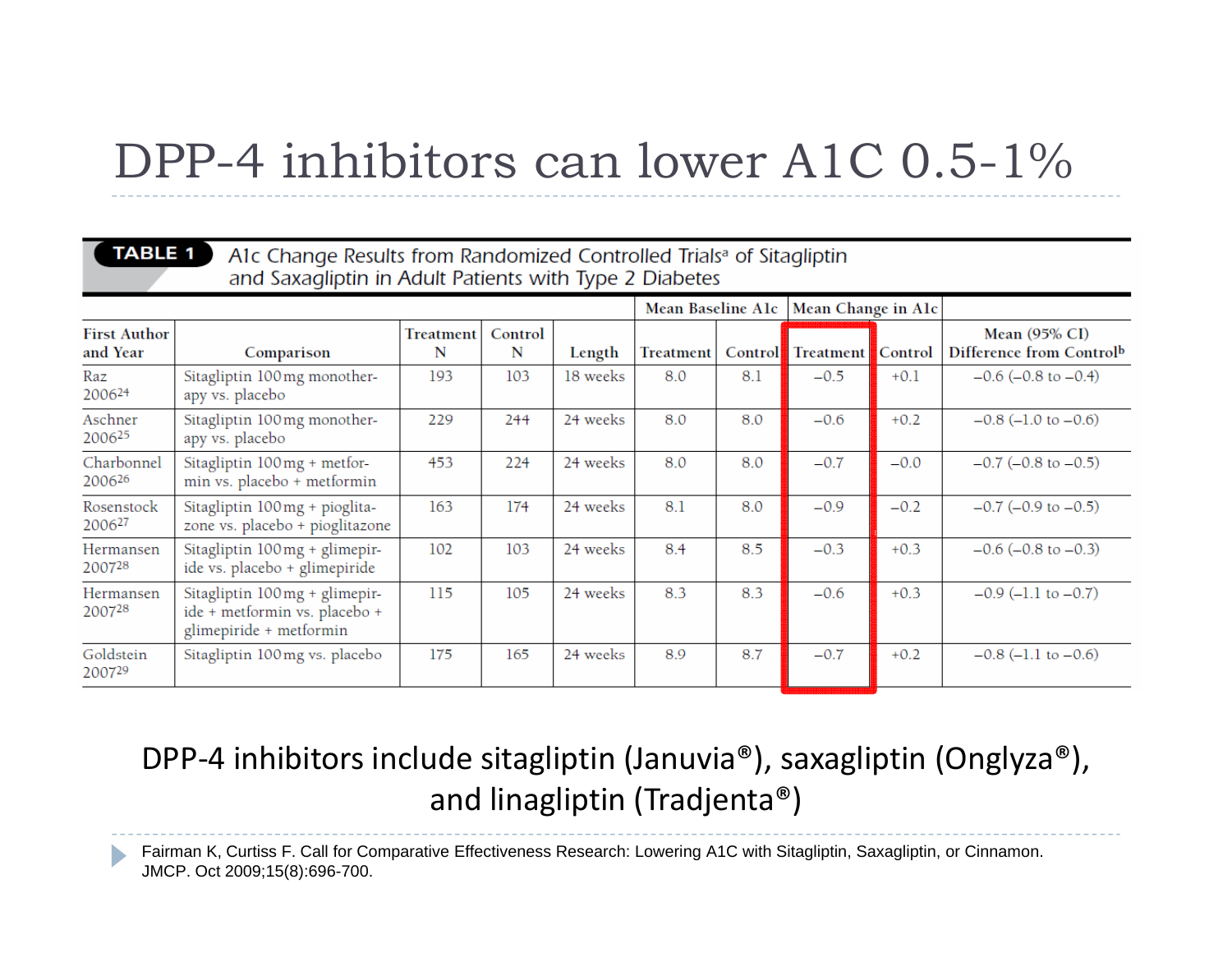### DPP-4 inhibitors can lower A1C 0.5-1%

 Aschner et al found that the largest reductions in A1C were seen in patients with a higher baseline A1C



Aschner P, Kipnes M, Lunceford J, et al. Effect of Dipeptidyl Peptidase-4 Inhibitor Sitagliptin as Monotherapy on Glycemic Control in Patients with Type 2 Diabetes. Diabetes Care. Dec. 2006; 29(12):2632-2637.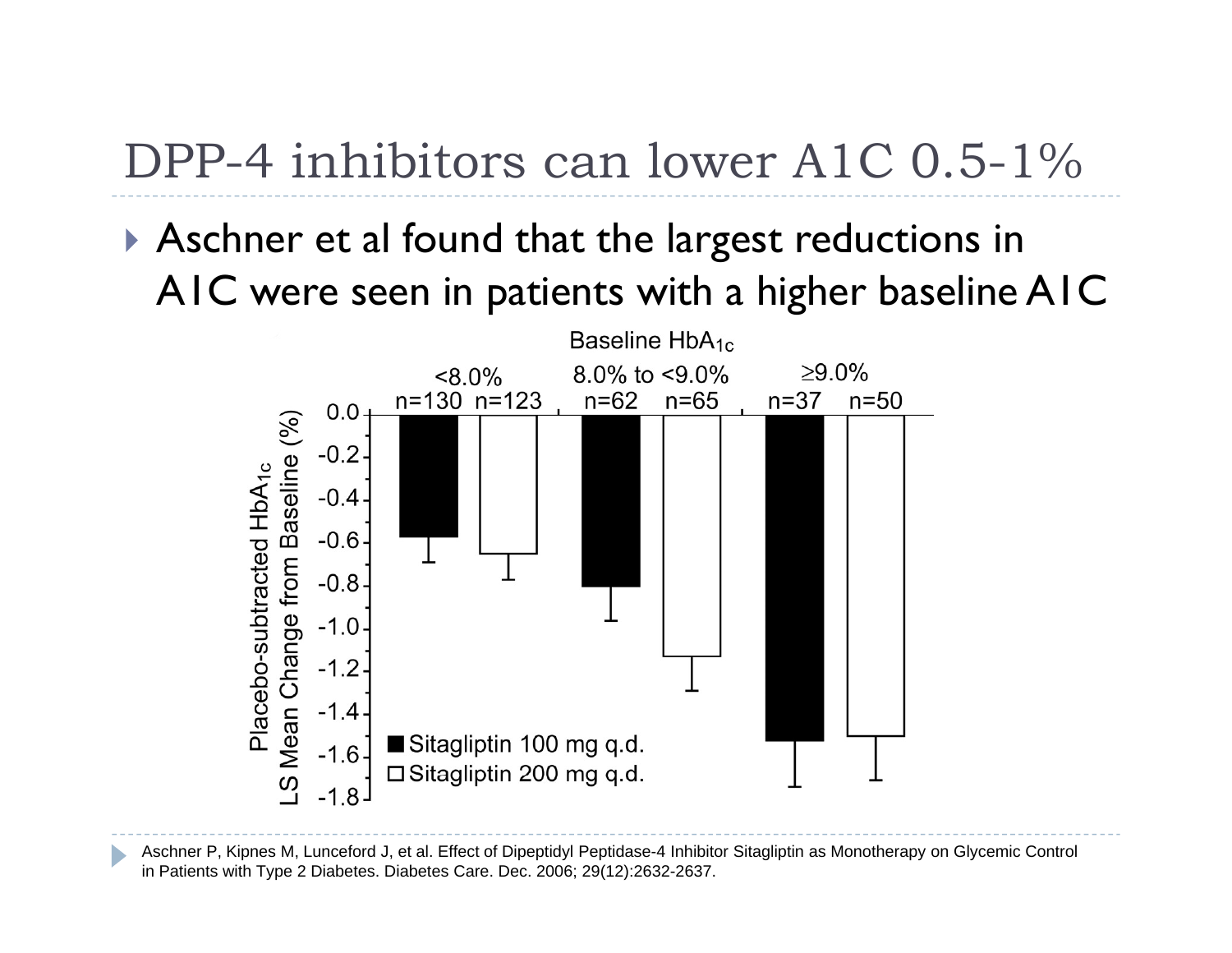## DPP-4 inhibitors can lower A1C 0.5-1%

- $\blacktriangleright$  Linagliptin approved in May 2011
	- $\blacktriangleright$  Compared to placebo, linagliptin demonstrates similar AIC reductions compared to other DPP-4 inhibitors

| Study (duration;<br>wk)          | Regimen <sup>b</sup> (mg) | No. of FAS<br>pts | BL HbA <sub>to</sub><br>$(\%)$ | Adjusted <sup>o</sup> mean change in<br>HbA <sub>1c</sub> level <sup>d</sup> [treatment-<br>$effect]$ <sup>o</sup> $(\%)$ |
|----------------------------------|---------------------------|-------------------|--------------------------------|---------------------------------------------------------------------------------------------------------------------------|
| <b>Versus PL</b>                 |                           |                   |                                |                                                                                                                           |
| Del Prato et al. <sup>[19]</sup> | LIN 5 od                  | 306-333           | 8.0                            | $-0.44[-0.69]$                                                                                                            |
| (24)                             | PL                        | 147-163           | 8.0                            | 0.25                                                                                                                      |
| Kawamori et al. <sup>[29]9</sup> | LIN 5 od                  | 159               | 8.1 <sup>h</sup>               | $-0.49[-0.87]$ **                                                                                                         |
| (12)                             | LIN 10 od                 | 157-160           | 8.0 <sup>h</sup>               | $-0.50[-0.88]$ **                                                                                                         |
|                                  | PL                        | 80                | 8.0 <sup>h</sup>               | 0.39                                                                                                                      |

Scott L. Linagliptin In Type 2 Diabetes. Drugs 2011; 71(5):611-624.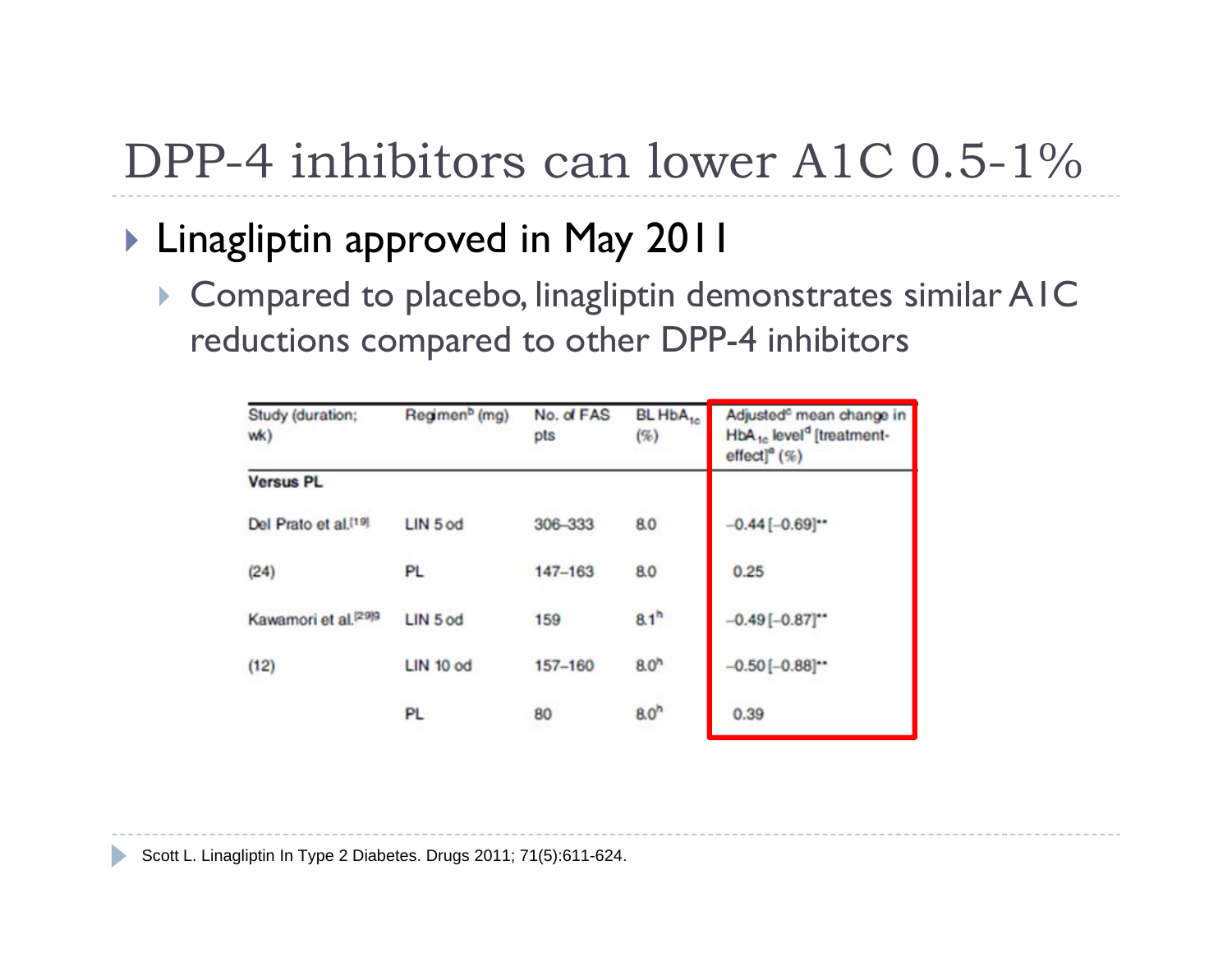### Summary of expected A1C decreases of various interventions

| <b>Intervention</b> | <b>Expected A1C</b> | <b>Advantages</b>      | <b>Disadvantages</b>                               |
|---------------------|---------------------|------------------------|----------------------------------------------------|
|                     | decrease as         |                        |                                                    |
|                     | monotherapy (%)     |                        |                                                    |
| Lifestyle           | $1.0 - 2.0$         | <b>Broad benefits</b>  | Insufficient for most within first year            |
| management/MNT      |                     |                        |                                                    |
| Metformin           | $1.0 - 2.0$         | Weight neutral/modest  | GI side effects; contraindicated with renal        |
|                     |                     | weight loss            | insufficiency                                      |
| Sulfonylureas       | $1.0 - 2.0$         | Rapidly effective      | Weight gain; hypoglycemia                          |
| Insulin             | >1.5                | No dose limit          | Multiple injections; weight gain; hypoglycemia;    |
|                     |                     |                        | analogs are expensive                              |
| GLP-1 agonists      | $0.5 - 1.0$         | Weight loss            | Multiple daily injections (exenatide); GI side     |
|                     |                     |                        | effects; expensive                                 |
| Meglitinides        | $0.5 - 1.5$         | Rapidly effective      | Weight gain; multiple daily dosing; expensive      |
| AGIS                | $0.5 - 0.8$         | Weight neutral         | GI side effects; multiple daily dosing; expensive  |
| <b>TZDs</b>         | $0.5 - 1.4$         | Improved lipid profile | Fluid retention; CHF; weight gain; bone fractures; |
|                     |                     |                        | MI (rosiglitazone)                                 |
| DPP-4 inhibitors    | $0.5 - 0.8$         | Weight neutral         | Expensive                                          |

D